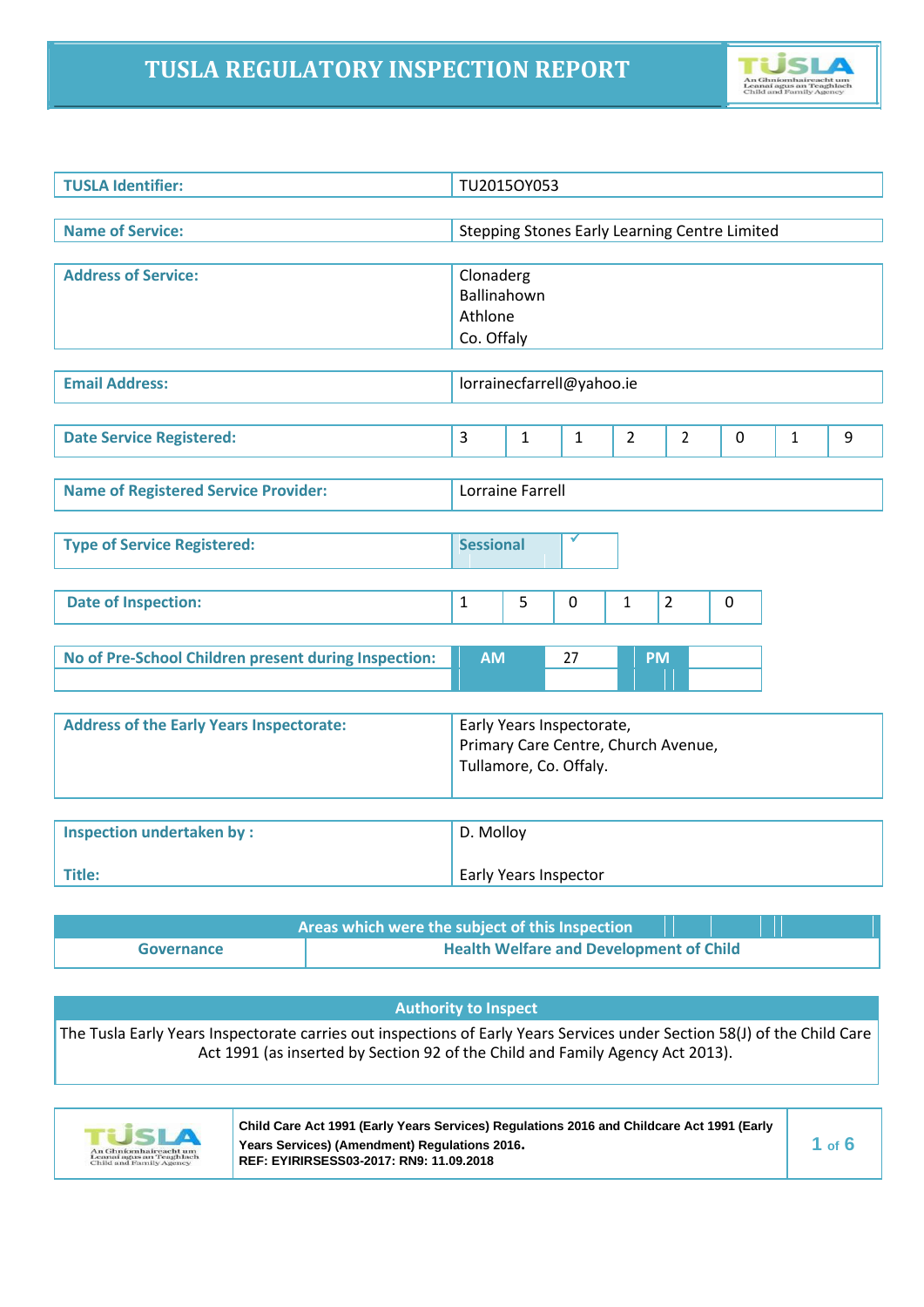

| <b>Registration Status (completed by</b> |
|------------------------------------------|
| the Registration Office):                |
| <b>Conditions If Applicable</b>          |
| <b>Additional Notes</b>                  |
| <b>Date of Registration</b>              |

| <b>Description of Service</b> | Stepping Stones Early Learning Centre Limited has been in operation on this site since<br>2011. The age range of children attending is from 2 years 8 months to 6 years. A sessional<br>service is operated from 9.15am to 12.15pm, Monday to Friday. The service has an<br>enrolment of thirty three children. Stepping Stones Early Learning Centre Limited is a<br>privately operated service in the rural area of Ballinahown, Co. Offaly.                                                                                                                                                                                                                                                                                                                                                                                                                                                                                                              |
|-------------------------------|-------------------------------------------------------------------------------------------------------------------------------------------------------------------------------------------------------------------------------------------------------------------------------------------------------------------------------------------------------------------------------------------------------------------------------------------------------------------------------------------------------------------------------------------------------------------------------------------------------------------------------------------------------------------------------------------------------------------------------------------------------------------------------------------------------------------------------------------------------------------------------------------------------------------------------------------------------------|
| <b>Premises</b>               | This early years service is operated from a purpose built building on the grounds of the<br>registered providers own domestic dwelling. The service consists of two play rooms, one<br>larger than the other which is divided into two distinct areas, a lobby, four toilets and wash<br>hand basins are provided. A large extensive secure outdoor play area is provided to the<br>side of the premises. The premises is used for the sole purpose of operating an early years<br>service.                                                                                                                                                                                                                                                                                                                                                                                                                                                                 |
| <b>Staffing</b>               | The registered provider was not part of the staff compliment of four adults but facilitated<br>the inspection. All adults employed and working directly with the pre-school children have<br>qualifications ranging from level 6 to level 8 Q.Q.I., National Qualifications Framework in<br>Early Years.                                                                                                                                                                                                                                                                                                                                                                                                                                                                                                                                                                                                                                                    |
| <b>Methodology</b>            | The inspection was an unannounced Focused Inspection to assess compliance with the<br>Childcare Act 1991 (Early Years Services) Regulations 2016 and Childcare Act 1991 (Early<br>Years Services) (Amendment) Regulations 2016. The Inspection focused on regulations<br>under two themes; Governance, and the Health, Welfare and Development of the Child.<br>The findings on inspection based on information obtained through examination of<br>documentation, direct observation, and discussion with staff are documented in the<br>Inspection report. This report which will be presented to the Registration Panel for<br>consideration in relation to the service receiving continued registration. The Inspectorate<br>reserves the right to edit responses received for reasons including: clarity; completeness;<br>and, compliance with administrative and legal purposes. The contents of the report are<br>compiled by the inspectorate body. |
| <b>Acknowledgements</b>       | The inspector wishes to acknowledge the cooperation of the registered provider, staff and<br>acknowledges the children who were present on the day of the inspection.                                                                                                                                                                                                                                                                                                                                                                                                                                                                                                                                                                                                                                                                                                                                                                                       |



**Child Care Act 1991 (Early Years Services) Regulations 2016 and Childcare Act 1991 (Early** *2* **of <b>6 2 2 6 2 6 1 REF: EYIRIRSESS03-2017: RN9: 11.09.2018**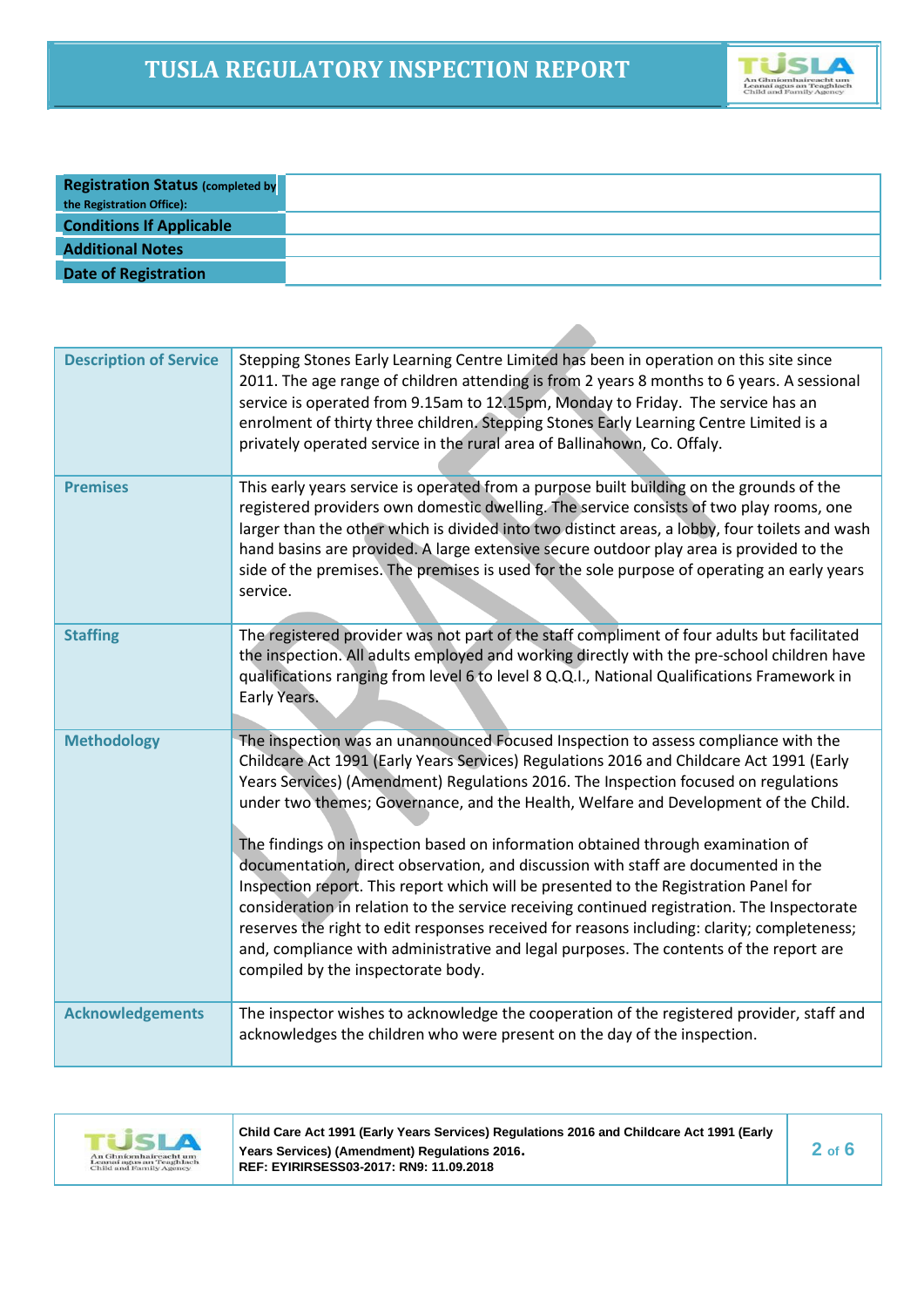

### **GOVERNANCE**

### **Part III - Management and Staff**

# **Regulation 9 - Management and Recruitment**

- *(1) A registered provider shall ensure that—*
	- *(a) the service has a designated person in charge and a named person who is able to deputise as required,*
	- *(b) at all times during the period when the pre-school service is being carried on, the designated person in charge or the named person referred to in subparagraph (a) is on the premises, and*
- *(2) A registered provider shall ensure that each employee, unpaid worker and contractor is suitable and competent taking into consideration the nature of the needs of children, including by—*
	- *(a) consideration of references from the person's past employers, if any, and in particular the most recent employer, if any,*
	- *(b) consideration of references from reputable sources in the case of a person who has no past employers,*
	- *(c) consideration of the vetting disclosure received from the National Vetting Bureau of the Garda Síochána in accordance with the Act of 2012 in respect of the person, and*
	- *(d) ensuring, insofar as is practicable, that where a person has lived in a state other than the State for a period of longer than 6 consecutive months, he or she provides police vetting from the police authorities in that state.*
- *(4) A registered provider shall ensure that, without prejudice to the generality of paragraph (2) and subject to paragraphs (5) and (6), each employee working directly with children attending the service holds at least a major award in Early Childhood Care and Education at Level 5 on the National Qualifications Framework or a qualification deemed by the Minister to be equivalent.*
	- *(6) Paragraph (4) shall not apply before 1 September 2021 to a person who—*
		- *(a) has signed a declaration on or before 30 June 2016 to the effect that he or she intends to retire from employment in a pre-school service before 1 September 2021, and*
		- *(b) is in possession of a letter from the Minister confirming that paragraph (4) shall not apply to him or her before that date*

*(6A is inserted by S.I. No.632 of 2016 CHILD CARE ACT 1991 (EARLY YEARS SERVICES) (AMENDMENT) REGULATIONS 2016 which states; Regulation 9 of the Child Care Act 1991 (Early Years Services) Regulations (S.I. No. 221 of 2016) is amended - in paragraph (4), by the substitution of "paragraphs (5), (6) and (6A)" for "paragraphs (5) and (6)", and (b) by the insertion of the following paragraph after paragraph (6): ")*

*(6A) Paragraph (4) shall not apply to an employee of a registered provider where - (a) the registered provider receives funding for the employment of the employee pursuant to a scheme funded by the Minister and known as the Access and Inclusion Model, and (b) the employment of the employee is for the purpose of providing support, pursuant to the scheme referred to in subparagraph (a), for a child attending the service to enable the child to participate in the programme known as the Early Childhood Care and Education (ECCE) funding Programme."*



**Child Care Act 1991 (Early Years Services) Regulations 2016 and Childcare Act 1991 (Early Years Services) (Amendment) Regulations 2016. 3 of 6 REF: EYIRIRSESS03-2017: RN9: 11.09.2018**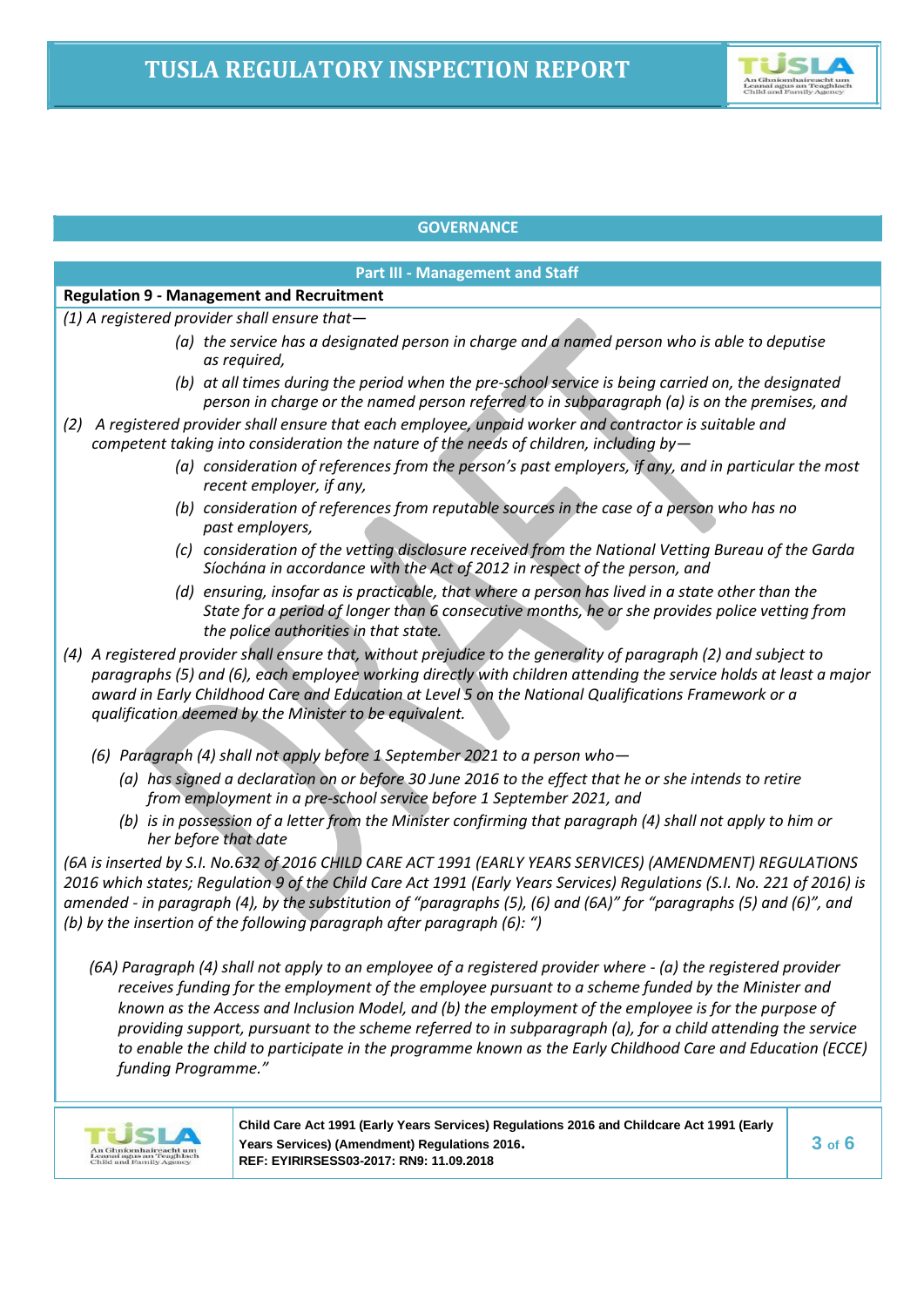

| <b>Part III - Management and Staff</b>           |                                                                                                                                                                                                                                                                                                                                                                                                                                                                                                                                                                                                                                                                                                                                                |  |  |  |
|--------------------------------------------------|------------------------------------------------------------------------------------------------------------------------------------------------------------------------------------------------------------------------------------------------------------------------------------------------------------------------------------------------------------------------------------------------------------------------------------------------------------------------------------------------------------------------------------------------------------------------------------------------------------------------------------------------------------------------------------------------------------------------------------------------|--|--|--|
| <b>Regulation 9 - Management and Recruitment</b> |                                                                                                                                                                                                                                                                                                                                                                                                                                                                                                                                                                                                                                                                                                                                                |  |  |  |
| Compliance Information:                          | (1)(a) The registered provider ensured that the service had a designated person in<br>charge and a named person who is able to deputise as required.<br>(b) The registered provider ensured that at all times during the period when the<br>pre-school service is being carried on, the designated person in charge or the named<br>person referred to in subparagraph (a) is on the premises.                                                                                                                                                                                                                                                                                                                                                 |  |  |  |
|                                                  | (2)(a) The registered provider ensured that each employee and students were<br>suitable and competent taking into consideration the nature of the needs of<br>children, including by consideration of references from the person's past<br>employers, if any, and in particular the most recent employer, if any.<br>(b) Consideration of references from reputable sources in the case of a person who<br>has no past employers.<br>(c) Completed vetting had been received from the National Vetting Bureau of<br>the Garda Síochána in respect of all staff.<br>(d) Vetting from other police authorities was available for adults who required it.                                                                                         |  |  |  |
|                                                  | (4) The registered provider ensured that, without prejudice to the generality of<br>paragraph (2) and subject to paragraphs (5) and (6), each employee working directly<br>with children attending the service holds at least a major award in Early Childhood<br>Care and Education at Level 5 on the National Qualifications Framework.<br>(6)(a),(b) Not applicable as no adult had signed a declaration on or before<br>30/06/2016 to the effect that they intended to retire from employment in pre-<br>school services before 01/09/2021 or was in possession of a letter from the<br>Minister confirming paragraph (4) shall not apply before that date.<br>(6A) One child was availing of the AIM scheme (Access and Inclusion Model). |  |  |  |



**Child Care Act 1991 (Early Years Services) Regulations 2016 and Childcare Act 1991 (Early Years Services) (Amendment) Regulations 2016. 4 of 6 REF: EYIRIRSESS03-2017: RN9: 11.09.2018**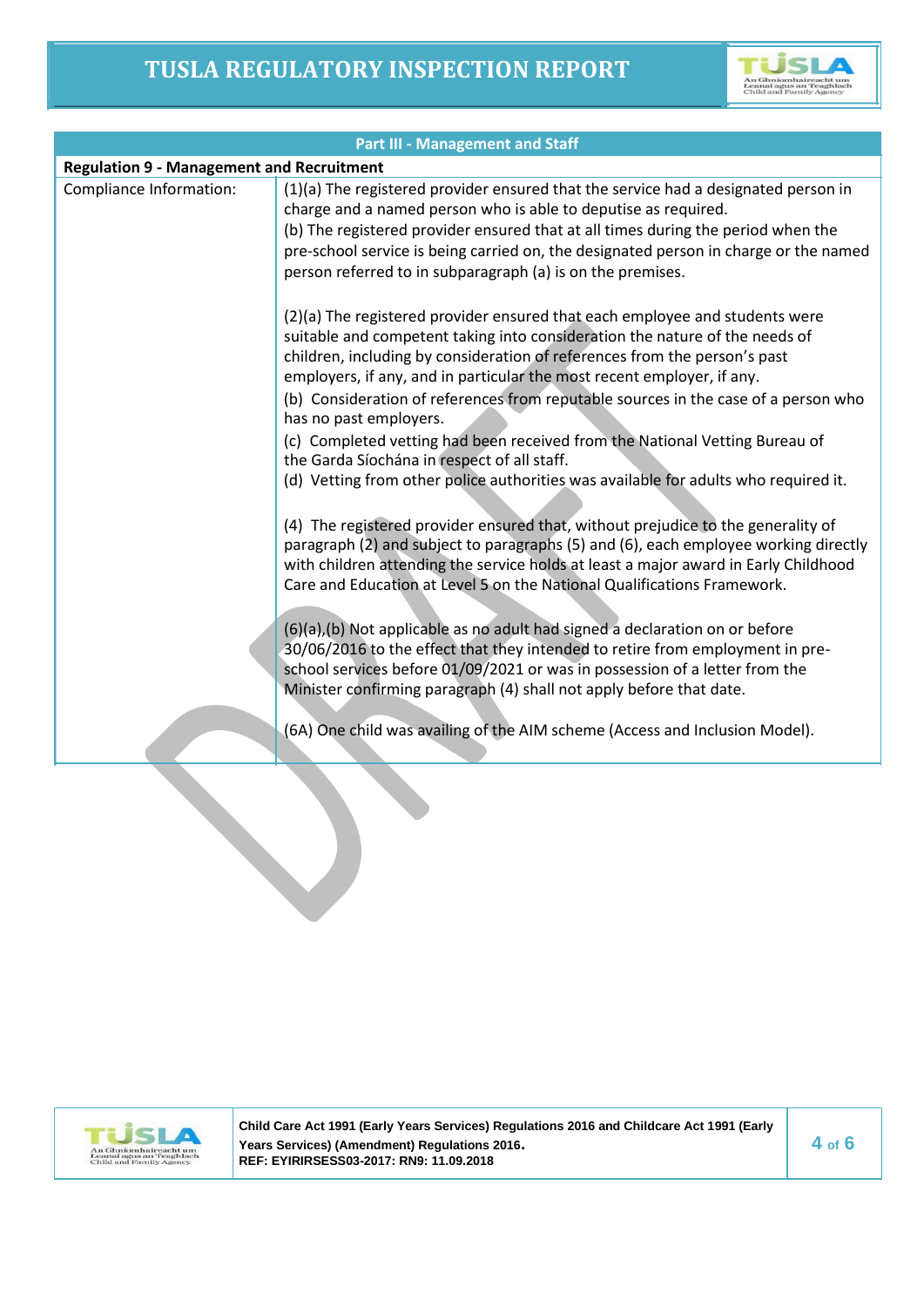

#### **Part III - Management and Staff**

#### **Regulation 11 -Staffing Levels**

- *(1) Subject to this Regulation, a registered provider shall ensure that there is at all times an adequate number of adults working directly with the children attending the pre-school service.*
- *(3) Subject to paragraph (5), a registered provider of a sessional pre-school service shall ensure that at all times the minimum ratio of adults to children specified in column (3) of Part 2 of Schedule 6 opposite a particular reference number specified in column (1) of that Part in respect of the age range of the children specified in column (2) thereof at that reference number is satisfied.*
- *(8) Without prejudice to paragraphs (2) to (7)—*
	- *(c) a registered provider of a sessional pre-school service shall ensure that, where the person in charge operates the service single-handedly, a second person familiar with the operation of the service and in a position to provide assistance to the person in charge in operating the service is, at all times, within close distance of the service and available to attend the service to assist the person in charge in the event of an emergency.*

| Compliance Information: | (1) There were twenty seven pre-school children attending the service. Four adults<br>were working directly with these children throughout the session. |
|-------------------------|---------------------------------------------------------------------------------------------------------------------------------------------------------|
|                         | (3) At all times the minimum ratio of adults to children was adhered to.<br>(8)(c) Not applicable.                                                      |

## **HEALTH WELFARE & DEVELOPMENT OF CHILD**

|                                                          | <b>Part V - Care of Child in Pre-school Service</b>                                                                                                                                                                                                                                                                                                                                                                                                                                                                                                                                                                                        |
|----------------------------------------------------------|--------------------------------------------------------------------------------------------------------------------------------------------------------------------------------------------------------------------------------------------------------------------------------------------------------------------------------------------------------------------------------------------------------------------------------------------------------------------------------------------------------------------------------------------------------------------------------------------------------------------------------------------|
| Regulation 19 - Health, Welfare and Development of Child |                                                                                                                                                                                                                                                                                                                                                                                                                                                                                                                                                                                                                                            |
|                                                          | $(1)$ A registered provider shall, in providing a pre-school service, ensure that-                                                                                                                                                                                                                                                                                                                                                                                                                                                                                                                                                         |
|                                                          | (a) each child's learning, development and well-being is facilitated within the daily life of the pre-<br>school service through the provision of the appropriate activities, interaction, materials and<br>equipment, having regard to the age and stage of development of the child                                                                                                                                                                                                                                                                                                                                                      |
| Compliance Information:                                  | <b>BASIC NEEDS</b><br>Healthy eating was promoted and the service had a healthy eating policy which was<br>shared with the parents. Healthy snacks were provided from home and stored in<br>the fridge until lunch time. Children played outdoors each day and a programme of<br>physical exercise had been introduced to the daily routine, children were observed<br>enjoying a physical floor exercise similar to a physical workout during the session.<br>Children were encouraged to be independent and self caring, looking after their own<br>belongings, coats, bags and lunchboxes. Children's choices and decisions in relation |

to their play and own interests were respected and encouraged by staff.



**Child Care Act 1991 (Early Years Services) Regulations 2016 and Childcare Act 1991 (Early Years Services) (Amendment) Regulations 2016. 5 of 6 REF: EYIRIRSESS03-2017: RN9: 11.09.2018**